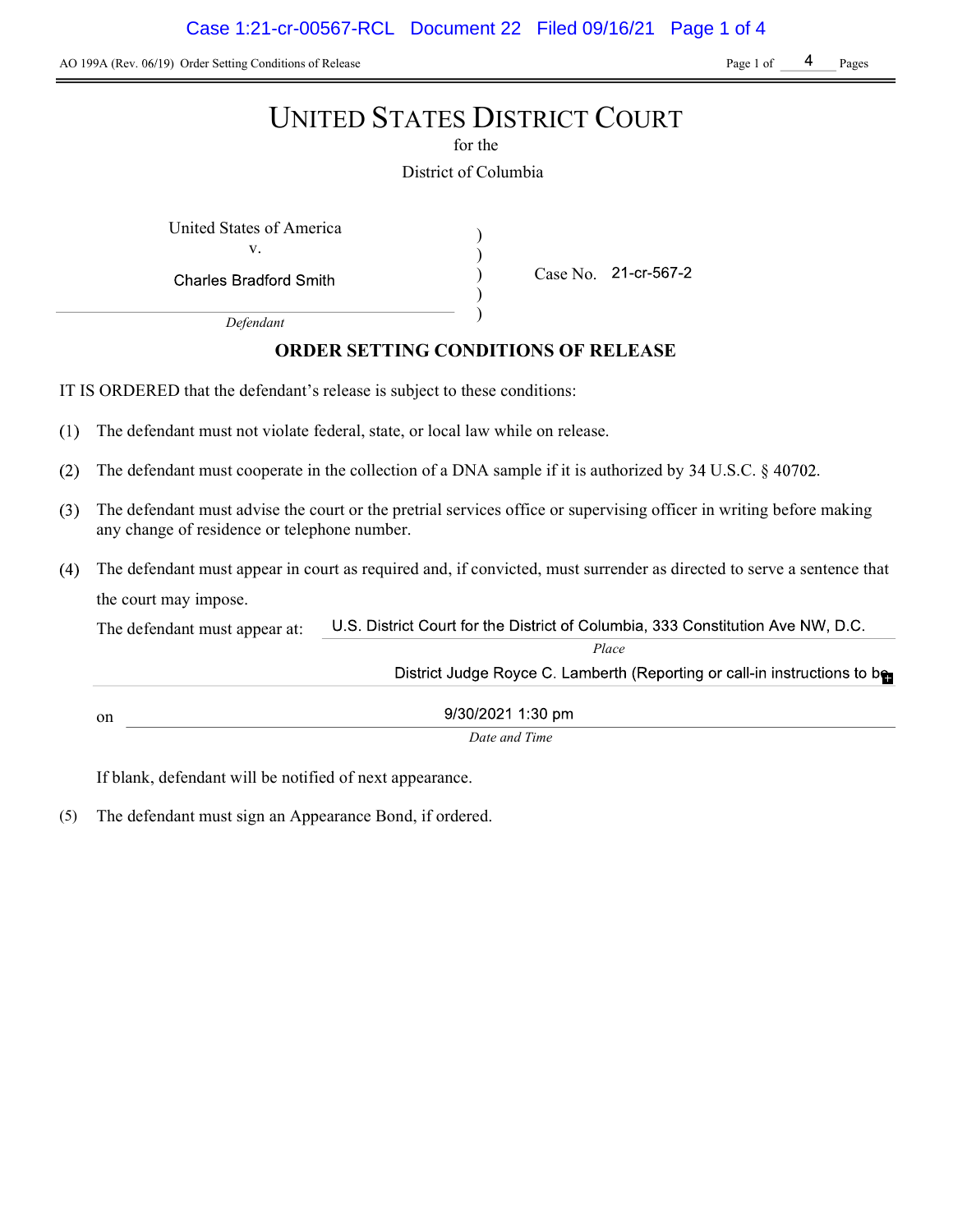AO 199B (Rev. 12/20) Additional Conditions of Release

# Page  $2$  of  $4$  Pages

|  | <b>ADDITIONAL CONDITIONS OF RELEASE</b> |  |
|--|-----------------------------------------|--|
|--|-----------------------------------------|--|

Pursuant to 18 U.S.C. § 3142(c)(1)(B), the court may impose the following least restrictive condition(s) only as necessary to reasonably assure the appearance of the person as required and the safety of any other person and the community.

IT IS FURTHER ORDERED that the defendant's release is subject to the conditions marked below:

 $\Box$ ) (6) The defendant is placed in the custody of:

| Person or organization                     |     |  |
|--------------------------------------------|-----|--|
| Address (only if above is an organization) |     |  |
| C <sub>ity</sub> and state                 | No. |  |

who agrees to (a) supervise the defendant, (b) use every effort to assure the defendant's appearance at all court proceedings, and (c) notify the court immediately if the defendant violates a condition of release or is no longer in the custodian's custody.

|              |     | Signed:                                                                                                                                                                                                                                                                                     |
|--------------|-----|---------------------------------------------------------------------------------------------------------------------------------------------------------------------------------------------------------------------------------------------------------------------------------------------|
|              |     | Custodian<br>Date                                                                                                                                                                                                                                                                           |
| $( \vee )$   |     | The defendant must:                                                                                                                                                                                                                                                                         |
| $(\nabla)$   |     | (a) submit to supervision by and report for supervision to the Middle District of Pennsylvania (Harrisburg); verify address                                                                                                                                                                 |
|              |     | telephone number<br>717-901-2860<br>, no later than                                                                                                                                                                                                                                         |
|              |     | (b) continue or actively seek employment.                                                                                                                                                                                                                                                   |
|              |     | (c) continue or start an education program.                                                                                                                                                                                                                                                 |
|              |     | (d) surrender any passport to:                                                                                                                                                                                                                                                              |
|              |     | (e) not obtain a passport or other international travel document.                                                                                                                                                                                                                           |
| Π∡           | (f) | abide by the following restrictions on personal association, residence, or travel:<br>Stay away from Washington, D.C. except for attendance at Court                                                                                                                                        |
|              |     | proceedings, meeting with counsel, and required PSA business. See (t) for additional travel restrictions.                                                                                                                                                                                   |
| $(\vee)$ (g) |     | avoid all contact and communication, directly or indirectly, with any co-defendants or witnesses related to the underlying investigation or                                                                                                                                                 |
|              |     | proceeding unless in the presence of counsel.                                                                                                                                                                                                                                               |
|              |     |                                                                                                                                                                                                                                                                                             |
|              |     | (h) get medical or psychiatric treatment:                                                                                                                                                                                                                                                   |
|              |     |                                                                                                                                                                                                                                                                                             |
|              |     | o'clock after being released at<br>(i) return to custody each<br>o'clock for employment, schooling,<br>at                                                                                                                                                                                   |
|              |     | or the following purposes:                                                                                                                                                                                                                                                                  |
|              |     |                                                                                                                                                                                                                                                                                             |
|              |     | (j) maintain residence at a halfway house or community corrections center, as the pretrial services office or supervising officer considers                                                                                                                                                 |
|              |     | necessary.<br>(k) not possess a firearm, destructive device, or other weapon. Defendant must submit paperwork of the removal of his firearms to Middle                                                                                                                                      |
|              |     | (1) not use alcohol $\begin{pmatrix} \square \\ \square \end{pmatrix}$ at all $\begin{pmatrix} \square \\ \square \end{pmatrix}$ excessively.<br>District of Pennsylvania (Harrisburg).                                                                                                     |
| ⊞∡T          |     | (m) not use or unlawfully possess a narcotic drug or other controlled substances defined in 21 U.S.C. § 802, unless-prescribed by a licensed                                                                                                                                                |
|              |     | medical practitioner.                                                                                                                                                                                                                                                                       |
|              |     | $(\sqrt{\phantom{a}})$ (n) submit to testing for a prohibited substance if required by the pretrial services office or supervising officer. Testing may be used with                                                                                                                        |
|              |     | random frequency and may include urine testing, the wearing of a sweat patch, a remote alcohol testing system, and/or any form of                                                                                                                                                           |
|              |     | prohibited substance screening or testing. The defendant must not obstruct, attempt to obstruct, or tamper with the efficiency and accuracy                                                                                                                                                 |
|              |     | of prohibited substance screening or testing.                                                                                                                                                                                                                                               |
|              |     | (O) participate in a program of inpatient or outpatient substance abuse therapy and counseling if directed by the pretrial services office or                                                                                                                                               |
|              |     | supervising officer.                                                                                                                                                                                                                                                                        |
|              |     | $(\sqrt{\phantom{a}})$ (p) participate in one of the following location restriction programs and comply with its requirements as directed.                                                                                                                                                  |
|              |     | ( $\Box$ ) (i) <b>Curfew.</b> You are restricted to your residence every day ( $\Box$ ) from<br>to<br>$\alpha$ , or $\alpha$ $\Box$ ) as                                                                                                                                                    |
|              |     | directed by the pretrial services office or supervising officer; or                                                                                                                                                                                                                         |
|              |     | $(\sqrt{\phantom{x}})$ (ii) <b>Home Detention.</b> You are restricted to your residence at all times except for employment; education; religious services;<br>medical, substance abuse, or mental health treatment; attorney visits; court appearances; court-ordered obligations; or other |
|              |     | activities approved in advance by the pretrial services office or supervising officer; or                                                                                                                                                                                                   |
|              |     | (iii) Home Incarceration. You are restricted to 24-hour-a-day lock-down at your residence except for medical necessities and                                                                                                                                                                |
|              |     | court appearances or other activities specifically approved by the court; or                                                                                                                                                                                                                |
|              |     | (iv) Stand Alone Monitoring. You have no residential curfew, home detention, or home incarceration restrictions. However,                                                                                                                                                                   |
|              |     | you must comply with the location or travel restrictions as imposed by the court.                                                                                                                                                                                                           |
|              |     | Note: Stand Alone Monitoring should be used in conjunction with global positioning system (GPS) technology.                                                                                                                                                                                 |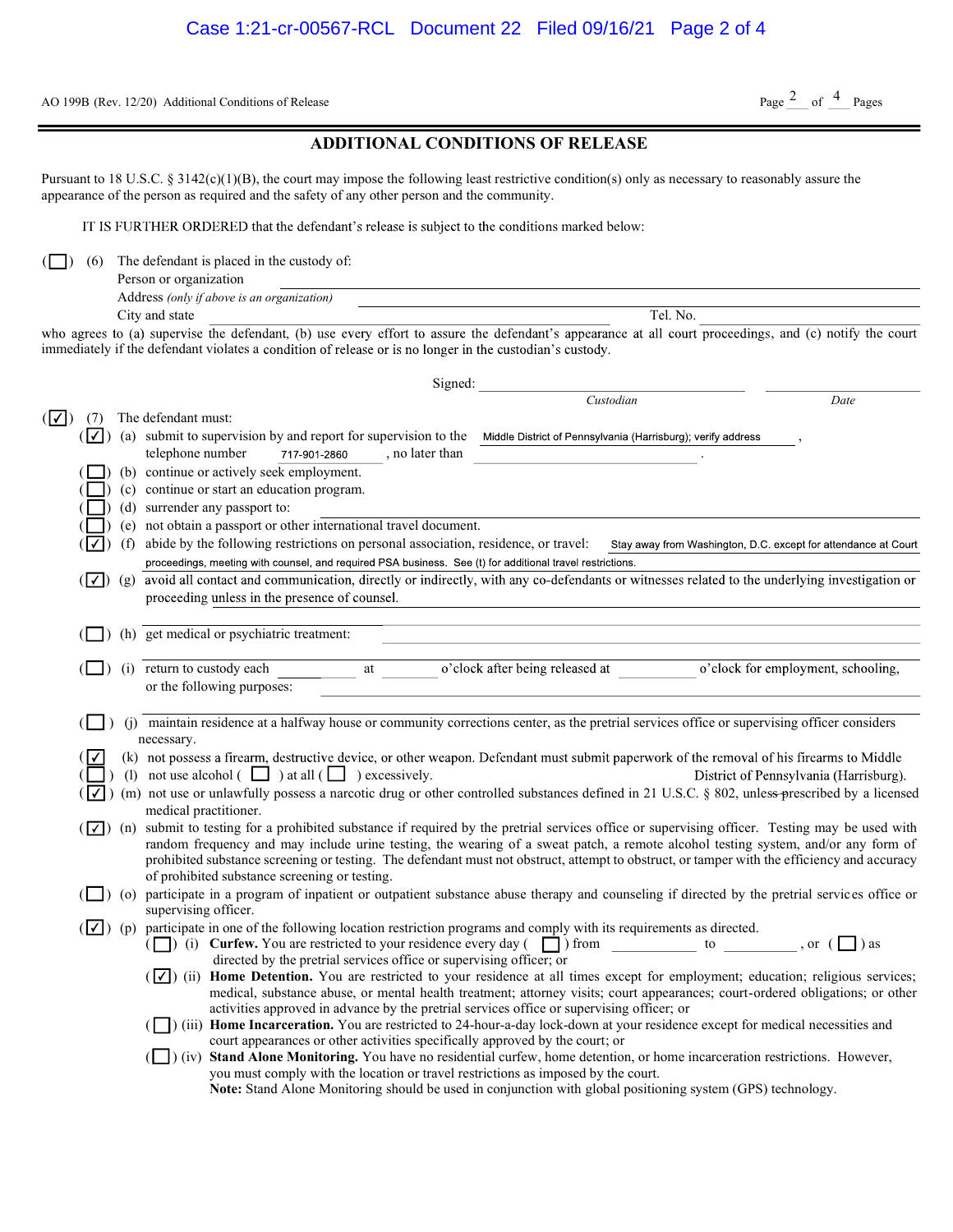AO 199B (Rev. 12/20) Additional Conditions of Release

Page  $3$  of  $4$  Pages

### ADDITIONAL CONDITIONS OF RELEASE

- $(\sqrt{\phantom{x}})$  (q) submit to the following location monitoring technology and comply with its requirements as directed:
	- ( ) (i) Location monitoring technology as directed by the pretrial services or supervising officer; or
		- ) (ii) Voice Recognition; or
	- $(\sqrt{\phantom{a}})$  (iii) Radio Frequency; or
	- $\left(\Box\right)$  (iv) GPS.

(

- $(\Box)$  (r) pay all or part of the cost of location monitoring based upon your ability to pay as determined by the pretrial services or supervising officer.
- ( $\Box$ ) (s) report as soon as possible, to the pretrial services or supervising officer, every contact with law enforcement personnel, including arrests, questioning, or traffic stops.
- (  $\boxed{\checkmark}$ ) (t) Defendant must notify the Middle District of Pennsylvania (Harrisburg) of any and all travel outside of the Middle District of Pennsylvania. Defendant must receive the Court's approval for any travel outside of the Continental United States. Defendant shall receive and comply with courtesy supervision of the Middle District of Pennsylvania (Harrisburg). Defendant is allowed to seek

employment but, in order to leave his residence, he must first request permission from and receive the approval of the Middle District of Pennsylvania (Harrisburg).